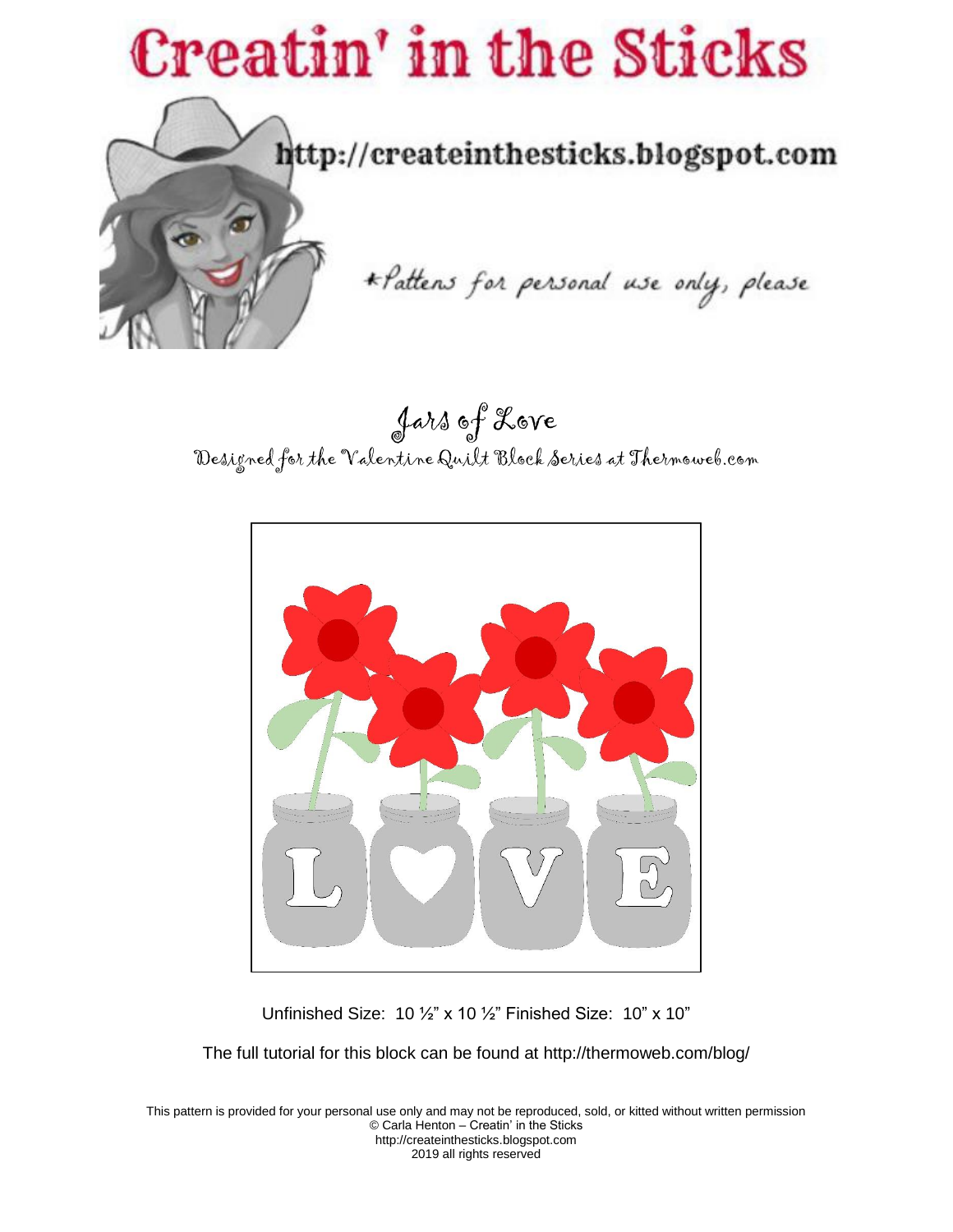*please read through the complete instructions before starting.*

#### **Supplies:**

HeatnBond EZ Print Lite iron on adhesive – 2 sheets

or

HeatnBond Lite if you want to trace the templates

Fabric: 1 fat quarter of each of the following colors: Red, Light Red, Green, Light Grey, Dark Grey, White

Aurifil Thread

Printer, Iron (I love my Oliso), Sewing machine, Sharp scissors, and other basic sewing supplies. Optional: Embroidery floss.

## **Fabric Cutting Instructions:**

Background:  $1 - 10\frac{1}{2}$ " x  $10\frac{1}{2}$ " Applique pieces: see instructions below

## **Applique Instructions:**

### **Prepare the applique patterns**

If you are using HeatnBond EZ Print Lite sheets, print the applique pattern pieces (the last 2 sheets of this pattern) with your inkjet printer. Follow the package instructions for printing and bonding to the wrong side of the fabrics. NO TRACING! How awesome is that?

With other fusibles, the pattern pieces will need to be traced on the paper side of the adhesive. Follow the manufacturer's instructions for tracing the patterns and bonding to the wrong side of fabrics. The patterns have been reversed for you.

\*\*TIP\*\* To prevent the fabrics from showing the background fabrics, simply fuse interfacing to the back of the fabric before applying the applique adhesive. The interfacing will just add another of layer of protection from "show through."

Cut out all applique pieces on the solid black lines, peel off the backing paper, and place applique with the adhesive side down on the 10  $\frac{1}{2}$ " x 10  $\frac{1}{2}$ " background piece of fabric.

The layout key is included in this pattern.

Make sure to a leave  $\frac{1}{4}$  seam allowance around the background block.

### **Bond the Applique Pieces to the Background**

Following the package instructions, work in sections to press the entire applique to the background until the entire applique is fused.

### **Stitch around appliques**

Use a straight, zigzag, or blanket stitch to stitch around each applique piece with matching thread.

### **Stitch Lines on Jars**

Embroider or machine stitch the lines for the jars using the key as a guide.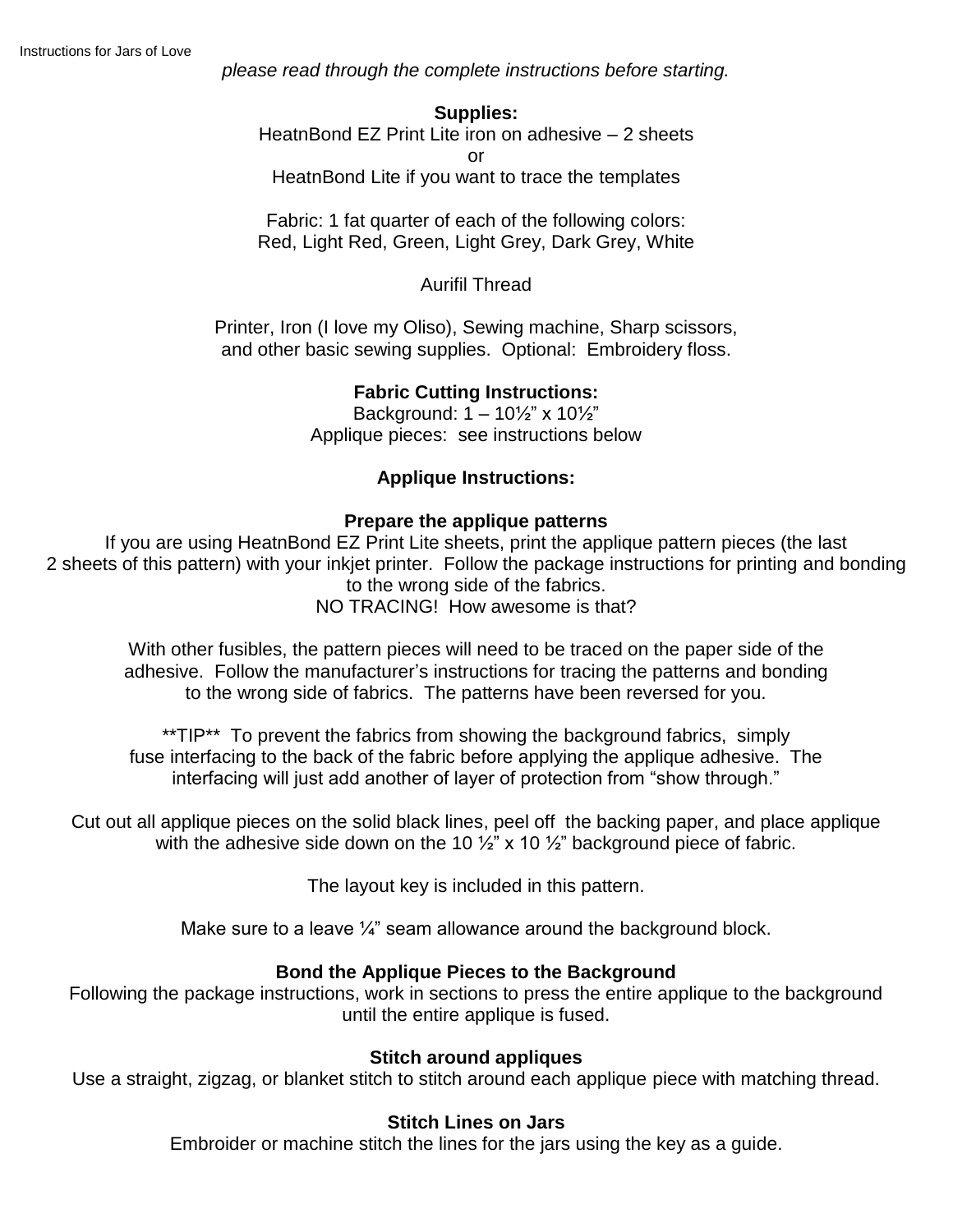Jars of Love Quilt Block Key for applique placement (not actual size)



Carla Henton \* therm o web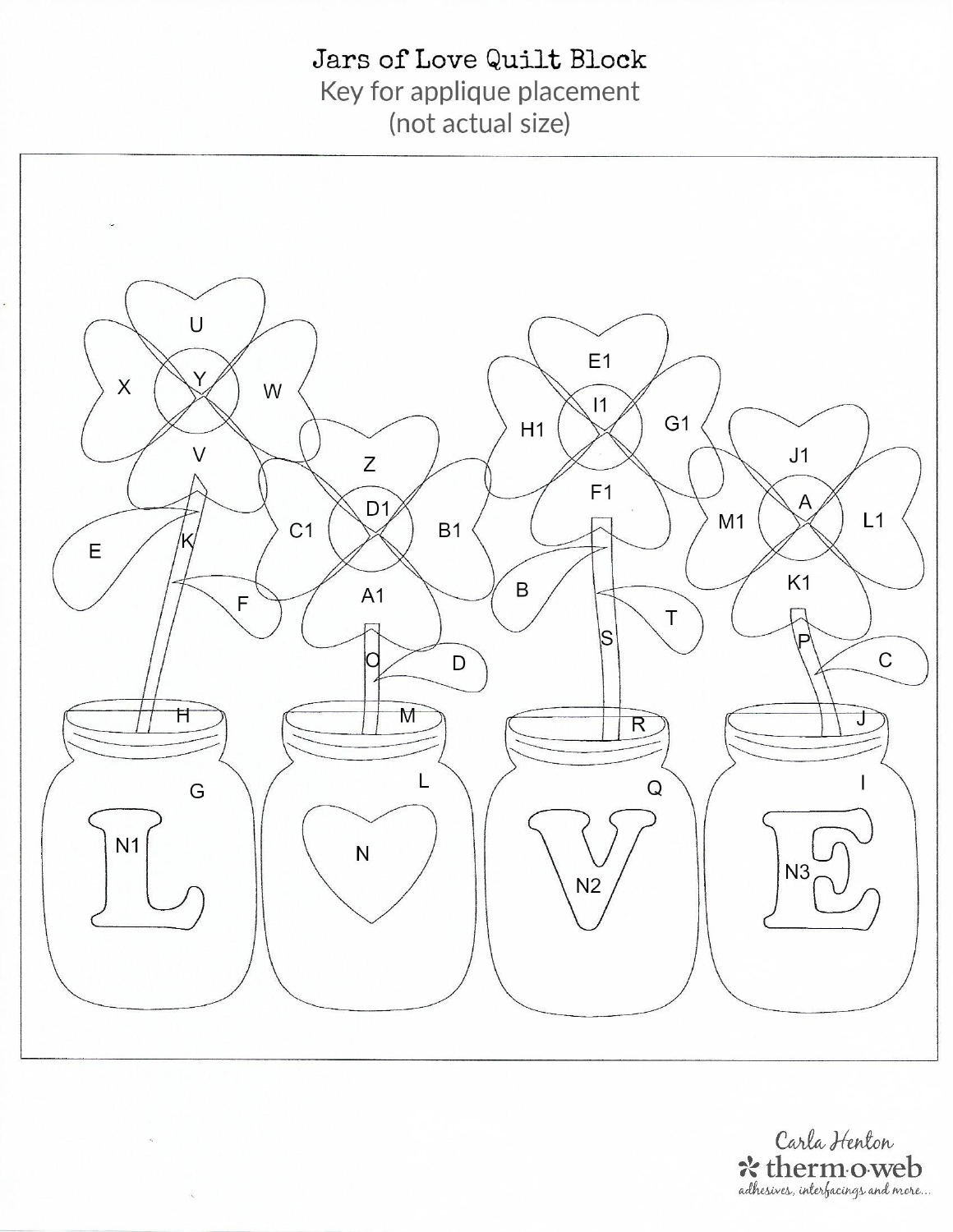